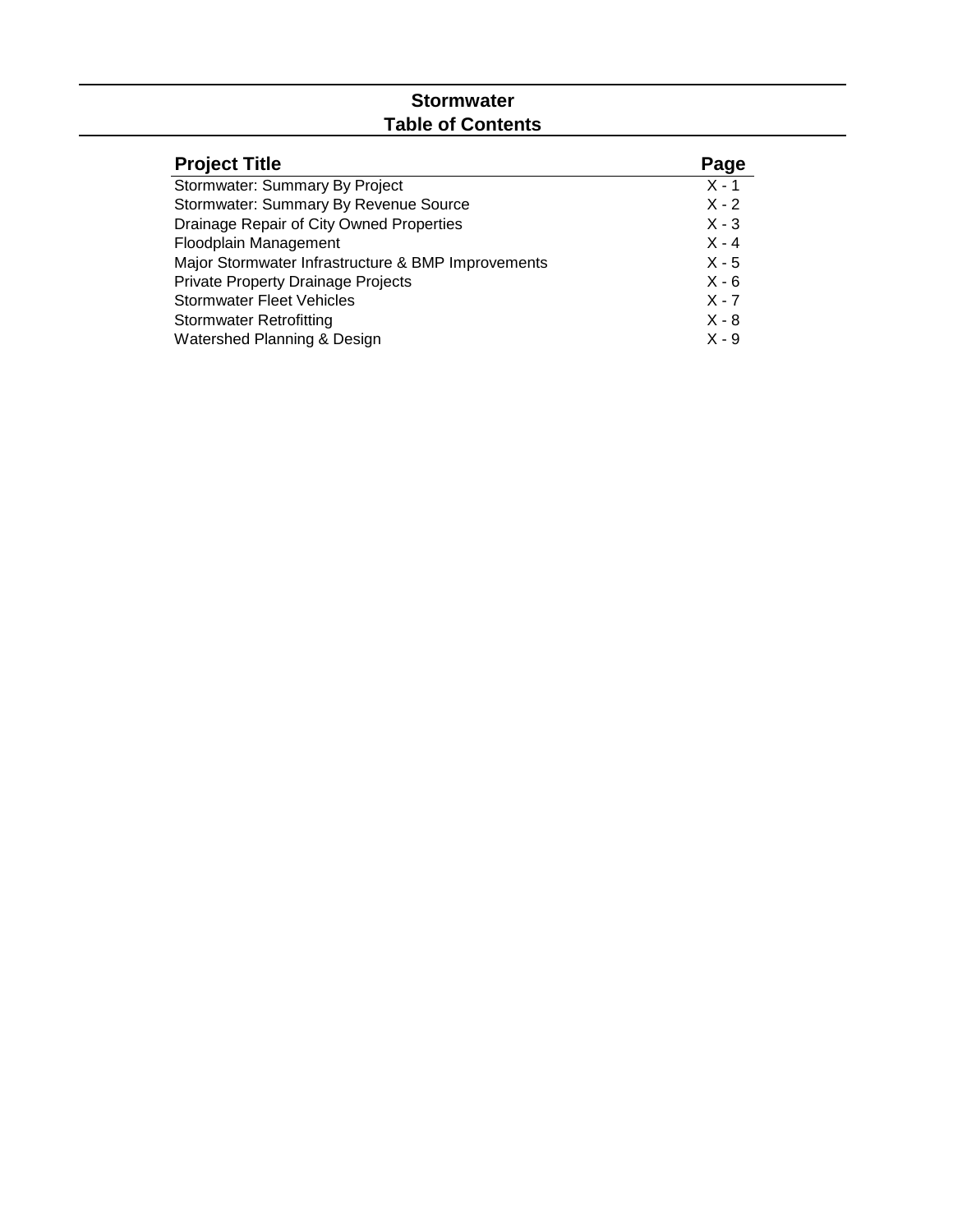|                                                                       |                   |             |             | <b>SUMMARY BY PROJECT</b> |             |             |             |                        |                      |
|-----------------------------------------------------------------------|-------------------|-------------|-------------|---------------------------|-------------|-------------|-------------|------------------------|----------------------|
| Category                                                              | <b>Prior Year</b> | FY 2012-13  | FY 2013-14  | FY 2014-15                | FY 2015-16  | FY 2016-17  | FY 2017-18  | <b>Future</b><br>Years | <b>Total Request</b> |
| Drainage<br>Repair of City<br>Owned<br>Properties                     | 490,417           | 228,000     | 300,000     | 300,000                   | 350,000     | 350,000     | 350,000     | 800,000                | 3,168,417            |
| Floodplain<br>Management                                              | 225,000           | 0           | 300,000     | 300,000                   | 350,000     | 350,000     | 350,000     | 800,000                | 2,675,000            |
| Major<br>Stormwater<br>Infrastructure &<br><b>BMP</b><br>Improvements | 4,200,000         | 589,000     | 600,000     | 650,000                   | 650,000     | 700,000     | 700,000     | 1,500,000              | 9,589,000            |
| Private<br>Property<br>Drainage<br>Projects                           | 4,163,370         | 282,000     | 200,000     | 200,000                   | 200,000     | 200,000     | 200,000     | 200,000                | 5,645,370            |
| Stormwater<br><b>Fleet Vehicles</b>                                   | 490,543           | 1,533,682   | 0           | $\mathbf 0$               | $\mathbf 0$ | 0           | $\mathbf 0$ | 0                      | 2,024,225            |
| Stormwater<br>Retrofitting                                            | 0                 | 1,107,000   | 3,200,000   | 1,950,000                 | 2,200,000   | 2,450,000   | 2,700,000   | 5,400,000              | 19,007,000           |
| Watershed<br>Planning &<br>Implementation                             | 4,305,506         | 0           | 1,500,000   | 2,500,000                 | 1,600,000   | 1,600,000   | 500,000     | 1,350,000              | 13,355,506           |
|                                                                       | \$13,874,836      | \$3,739,682 | \$6,100,000 | \$5,900,000               | \$5,350,000 | \$5,650,000 | \$4,800,000 | 10,050,000             | \$55,464,518         |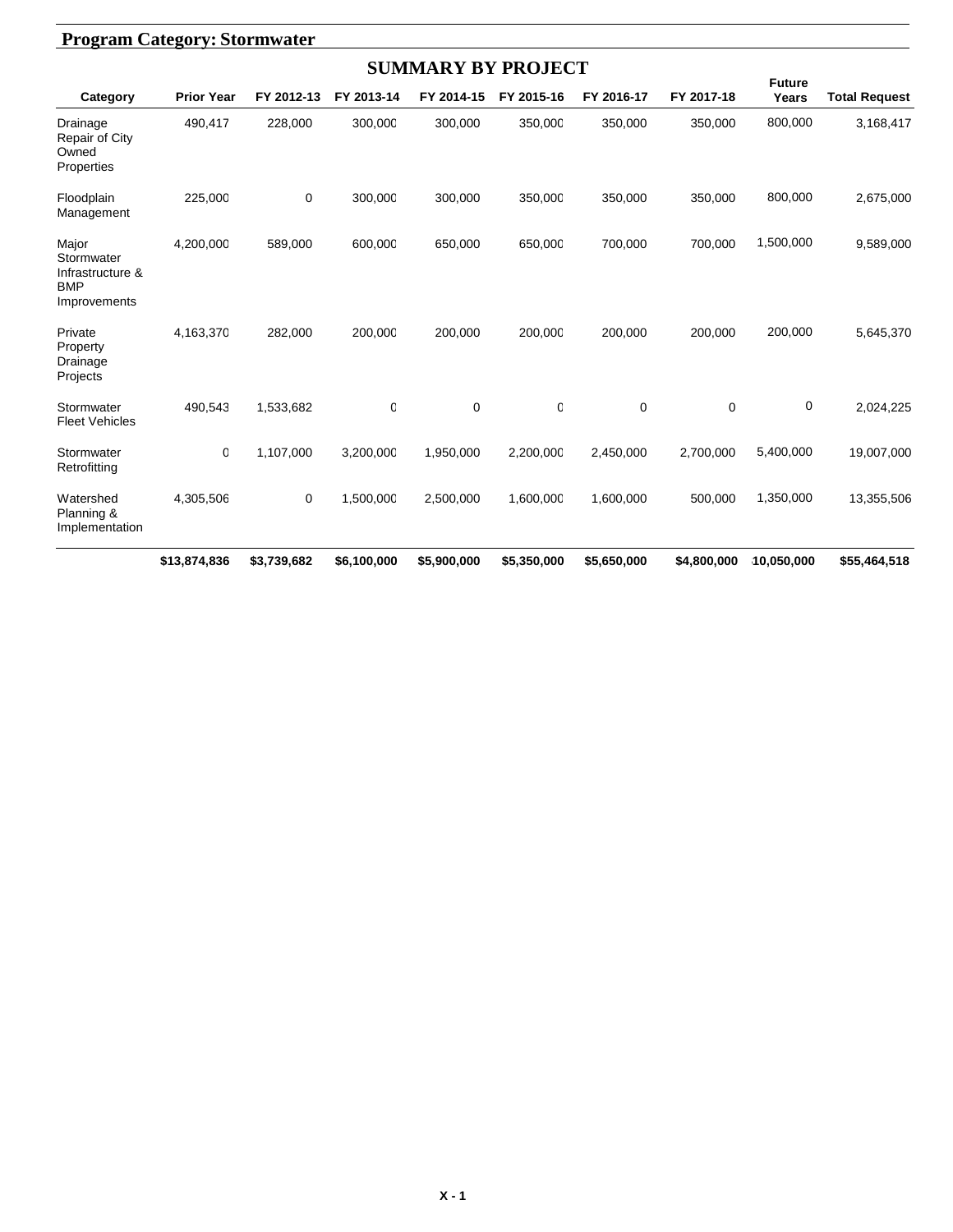| <b>SUMMARY BY REVENUE SOURCE</b> |  |  |  |
|----------------------------------|--|--|--|
|----------------------------------|--|--|--|

|                          |                   |             |             |             |             |             |             | <b>Future</b> |                    |
|--------------------------|-------------------|-------------|-------------|-------------|-------------|-------------|-------------|---------------|--------------------|
| Category                 | <b>Prior Year</b> | FY 2012-13  | FY 2013-14  | FY 2014-15  | FY 2015-16  | FY 2016-17  | FY 2017-18  | Years         | <b>Total Funds</b> |
| Unidentified             |                   |             |             |             |             |             |             |               | $\Omega$           |
| <b>Rev Unauthorized</b>  |                   |             |             |             |             |             |             |               |                    |
| <b>Rev Authorized</b>    |                   |             |             |             |             |             |             |               |                    |
| Pay-As-You-Go            | 10,458,923        | 3,739,682   | 6,100,000   | 5,900,000   | 5,350,000   | 5,650,000   | 4,800,000   | 10,050,000    | 52,048,605         |
| Other                    | 490.543           |             |             |             |             |             |             | 0             | 490,543            |
| Intergovernmental        | 2,925,370         |             |             |             |             |             |             | 0             | 2,925,370          |
| <b>Installment Sales</b> |                   |             |             |             |             |             |             |               |                    |
| <b>Impact Fees</b>       |                   |             |             |             |             |             |             |               | 0                  |
| <b>GOB Unauthorized</b>  |                   |             |             |             |             |             |             |               | 0                  |
| <b>GOB Authorized</b>    |                   |             |             |             |             |             |             |               |                    |
|                          | \$13,874,836      | \$3,739,682 | \$6,100,000 | \$5,900,000 | \$5,350,000 | \$5,650,000 | \$4,800,000 | \$10,050,000  | \$55,464,518       |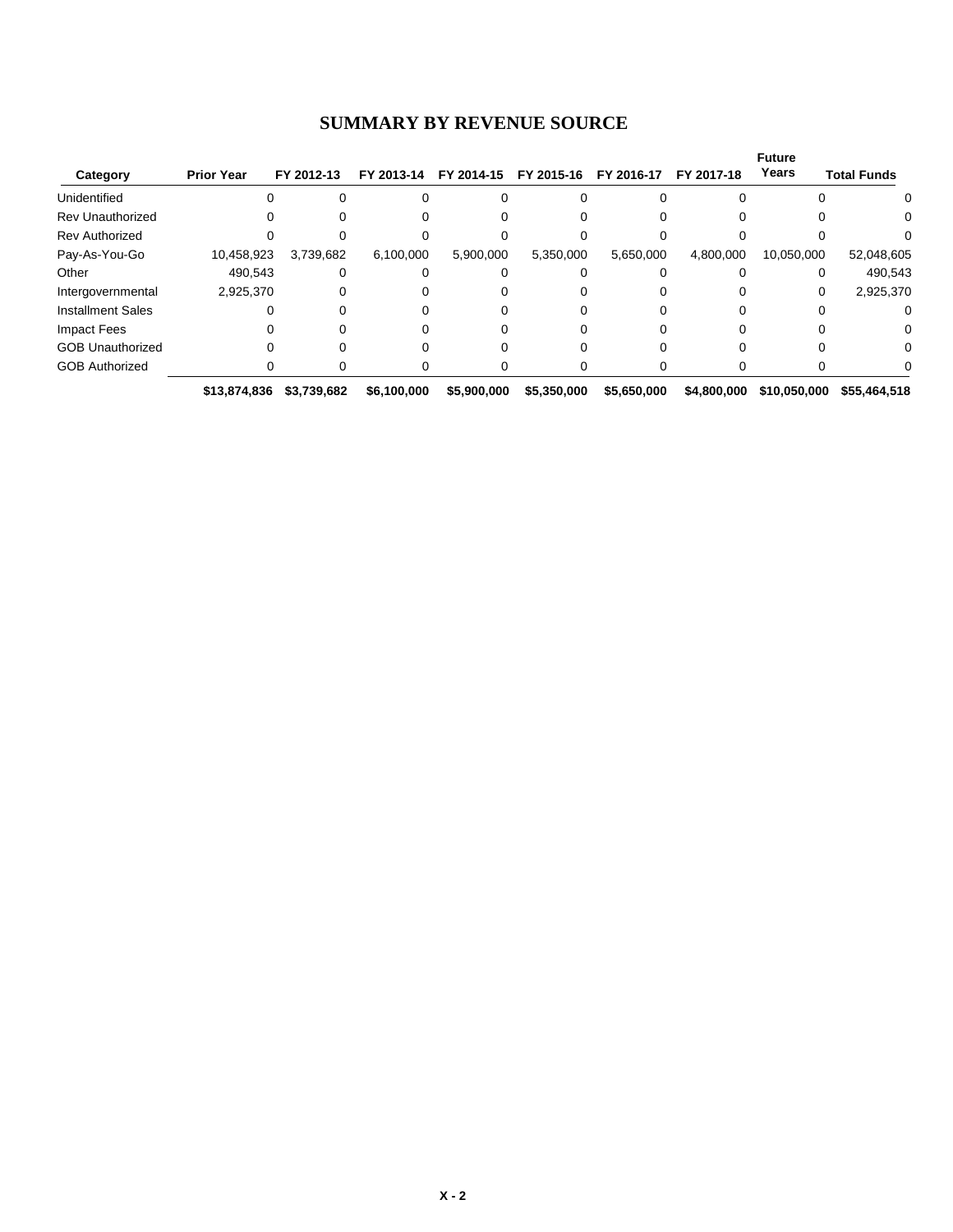| Service Area                                                                                                                                                                                                                                                                                                                                                            |                           |           |                     |           |                         | Division/Program:  |           | District:              |              |  |
|-------------------------------------------------------------------------------------------------------------------------------------------------------------------------------------------------------------------------------------------------------------------------------------------------------------------------------------------------------------------------|---------------------------|-----------|---------------------|-----------|-------------------------|--------------------|-----------|------------------------|--------------|--|
|                                                                                                                                                                                                                                                                                                                                                                         |                           |           | Department          |           |                         |                    |           |                        |              |  |
| Stormwater                                                                                                                                                                                                                                                                                                                                                              |                           |           | <b>Public Works</b> |           |                         | Stormwater         |           | All                    |              |  |
| <b>Project Title</b>                                                                                                                                                                                                                                                                                                                                                    |                           |           | <b>Pin Number</b>   |           |                         | <b>Master Plan</b> |           |                        |              |  |
| Drainage Repair of City Owned<br>Properties                                                                                                                                                                                                                                                                                                                             |                           |           |                     |           |                         |                    |           |                        |              |  |
| <b>Project Description</b>                                                                                                                                                                                                                                                                                                                                              |                           |           |                     |           |                         |                    |           |                        |              |  |
| This program involves the repair or improvement of existing stormwater<br>systems located on City owned property. The program will be developed and<br>administered by Stormwater Services Division. Funds may be used for, but<br>are not limited to, the analysis, design, and construction of drainage repair and<br>improvement projects involving City owned land. |                           |           |                     |           |                         |                    |           |                        |              |  |
|                                                                                                                                                                                                                                                                                                                                                                         |                           |           |                     |           |                         |                    |           |                        |              |  |
| <b>PROJECT STATUS -</b>                                                                                                                                                                                                                                                                                                                                                 |                           | May 2012  |                     |           | <b>PROJECTED DATES:</b> |                    |           | <b>TYPE REQUEST</b>    |              |  |
|                                                                                                                                                                                                                                                                                                                                                                         | <b>Total Expenditures</b> |           | \$240,417           |           | Beginning               | Revision           |           |                        |              |  |
|                                                                                                                                                                                                                                                                                                                                                                         |                           |           |                     |           | Completion              | 07/20              |           |                        |              |  |
| <i><b>Appropriation</b></i>                                                                                                                                                                                                                                                                                                                                             | <b>Prior Year</b>         | 2012-13   | 2013-14             | 2014-15   | 2015-16                 | 2016-17            | 2017-18   | <b>Future</b><br>Years | <b>TOTAL</b> |  |
| Planning/Design                                                                                                                                                                                                                                                                                                                                                         | \$100,000                 | \$0       | \$0                 | \$0       | \$0                     | \$0                | \$0       | \$0                    | \$100,000    |  |
| Land                                                                                                                                                                                                                                                                                                                                                                    | \$0                       | \$0       | \$0                 | \$0       | \$0                     | \$0                | \$0       | \$0                    | \$0          |  |
| Construction                                                                                                                                                                                                                                                                                                                                                            | \$390,417                 | \$228,000 | \$300,000           | \$300,000 | \$350,000               | \$350,000          | \$350,000 | \$800,000              | \$3,068,417  |  |
| Equip/Furnishings                                                                                                                                                                                                                                                                                                                                                       | \$0                       | \$0       | \$0                 | \$0       | \$0                     | \$0                | \$0       | \$0                    | \$0          |  |
| Contingency                                                                                                                                                                                                                                                                                                                                                             | \$0                       | \$0       | \$0                 | \$0       | \$0                     | \$0                | \$0       | \$0                    | \$0          |  |
| <b>Total</b>                                                                                                                                                                                                                                                                                                                                                            | \$490,417                 | \$228,000 | \$300,000           | \$300,000 | \$350,000               | \$350,000          | \$350,000 | \$800,000              | \$3,168,417  |  |
| Revenue                                                                                                                                                                                                                                                                                                                                                                 | <b>Prior Year</b>         | 2012-13   | 2013-14             | 2014-15   | 2015-16                 | 2016-17            | 2017-18   | <b>Future</b><br>Years | <b>TOTAL</b> |  |
| Pay-As-You-Go                                                                                                                                                                                                                                                                                                                                                           | \$490,417                 | \$228,000 | \$300,000           | \$300,000 | \$350,000               | \$350,000          | \$350,000 | \$800,000              | \$3,168,417  |  |
| <b>GOB Authorized</b>                                                                                                                                                                                                                                                                                                                                                   | \$0                       | \$0       | \$0                 | \$0       | \$0                     | \$0                | \$0       | \$0                    | \$0          |  |
| <b>GOB Unauthorized</b>                                                                                                                                                                                                                                                                                                                                                 | \$0                       | \$0       | \$0                 | \$0       | \$0                     | \$0                | \$0       | \$0                    | \$0          |  |
| <b>Rev Authorized</b>                                                                                                                                                                                                                                                                                                                                                   | \$0                       | \$0       | \$0                 | \$0       | \$0                     | \$0                | \$0       | \$0                    | \$0          |  |
| <b>Rev Unauthorized</b>                                                                                                                                                                                                                                                                                                                                                 | \$0                       | \$0       | \$0                 | \$0       | \$0                     | \$0                | \$0       | \$0                    | \$0          |  |
| <b>Installment Sales</b>                                                                                                                                                                                                                                                                                                                                                | \$0                       | \$0       | \$0                 | \$0       | \$0                     | \$0                | \$0       | \$0                    | \$0          |  |
| <b>Impact Fees</b>                                                                                                                                                                                                                                                                                                                                                      | \$0                       | \$0       | \$0                 | \$0       | \$0                     | \$0                | \$0       | \$0                    | \$0          |  |
| Intergovernmental                                                                                                                                                                                                                                                                                                                                                       | \$0                       | \$0       | \$0                 | \$0       | \$0                     | \$0                | \$0       | \$0                    | \$0          |  |
| Other                                                                                                                                                                                                                                                                                                                                                                   | \$0                       | \$0       | \$0                 | \$0       | \$0                     | \$0                | \$0       | \$0                    | \$0          |  |
| Unidentified                                                                                                                                                                                                                                                                                                                                                            | \$0                       | \$0       | \$0                 | \$0       | \$0                     | \$0                | \$0       | \$0                    | \$0          |  |
| <b>Total</b>                                                                                                                                                                                                                                                                                                                                                            | \$490,417                 | \$228,000 | \$300,000           | \$300,000 | \$350,000               | \$350,000          | \$350,000 | \$800,000              | \$3,168,417  |  |
| <b>Operating</b>                                                                                                                                                                                                                                                                                                                                                        | <b>Prior Year</b>         | 2012-13   | 2013-14             | 2014-15   | 2015-16                 | 2016-17            | 2017-18   | <b>Future</b><br>Years | <b>TOTAL</b> |  |
| Capital Outlay                                                                                                                                                                                                                                                                                                                                                          | \$0                       | \$0       | \$0                 | \$0       | \$0                     | \$0                | \$0       | \$0                    | \$0          |  |
| Maint/Operations                                                                                                                                                                                                                                                                                                                                                        | \$0                       | \$0       | \$0                 | \$0       | \$0                     | \$0                | \$0       | \$0                    | \$0          |  |
| Personnel                                                                                                                                                                                                                                                                                                                                                               | \$0                       | \$0       | \$0                 | \$0       | \$0                     | \$0                | \$0       | \$0                    | \$0          |  |
| <b>Total</b>                                                                                                                                                                                                                                                                                                                                                            | \$0                       | \$0       | \$0                 | \$0       | \$0                     | \$0                | \$0       | \$0                    | \$0          |  |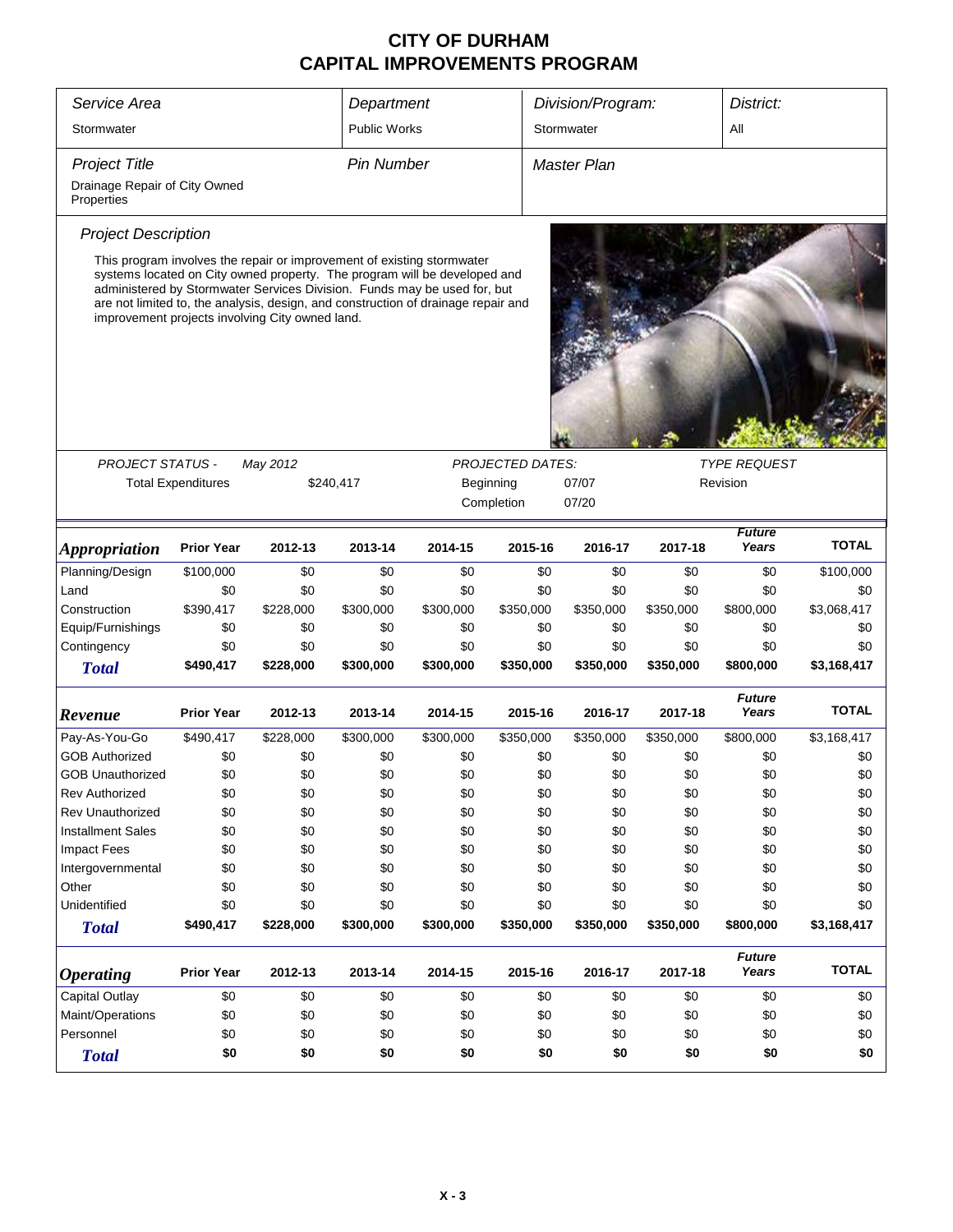| Service Area                |                                                                                                                                                                                                                                                                                                      |          | Department              |                |                         | Division/Program:  |                                    | District:              |              |  |  |
|-----------------------------|------------------------------------------------------------------------------------------------------------------------------------------------------------------------------------------------------------------------------------------------------------------------------------------------------|----------|-------------------------|----------------|-------------------------|--------------------|------------------------------------|------------------------|--------------|--|--|
| Stormwater                  |                                                                                                                                                                                                                                                                                                      |          | <b>Public Works</b>     |                |                         | Stormwater         |                                    | All                    |              |  |  |
| <b>Project Title</b>        |                                                                                                                                                                                                                                                                                                      |          | <b>Pin Number</b>       |                |                         | <b>Master Plan</b> |                                    |                        |              |  |  |
| Floodplain Management       |                                                                                                                                                                                                                                                                                                      |          |                         |                |                         |                    |                                    |                        |              |  |  |
| <b>Project Description</b>  |                                                                                                                                                                                                                                                                                                      |          |                         |                |                         |                    |                                    |                        |              |  |  |
|                             | This is an on-going program that involves efforts to reduce or eliminate long-<br>term risk to people and property from flooding hazards and their effects. The<br>program includes floodplain analysis and the identification, evaluation, and<br>implementation of floodplain management projects. |          |                         |                |                         |                    | <b>Picture</b><br><b>Available</b> |                        |              |  |  |
| <b>PROJECT STATUS -</b>     |                                                                                                                                                                                                                                                                                                      | May 2012 |                         |                | <b>PROJECTED DATES:</b> |                    |                                    | <b>TYPE REQUEST</b>    |              |  |  |
| <b>Total Expenditures</b>   | \$0                                                                                                                                                                                                                                                                                                  |          | Beginning<br>Completion | 09/09<br>07/20 |                         | Revision           |                                    |                        |              |  |  |
| <i><b>Appropriation</b></i> | <b>Prior Year</b>                                                                                                                                                                                                                                                                                    | 2012-13  | 2013-14                 | 2014-15        | 2015-16                 | 2016-17            | 2017-18                            | <b>Future</b><br>Years | <b>TOTAL</b> |  |  |
| Planning/Design             | \$75,000                                                                                                                                                                                                                                                                                             | \$0      | \$0                     | \$0            | \$0                     | \$0                | \$0                                | \$0                    | \$75,000     |  |  |
| Land                        | \$100,000                                                                                                                                                                                                                                                                                            | \$0      | \$200,000               | \$200,000      | \$250,000               | \$250,000          | \$250,000                          | \$600,000              | \$1,850,000  |  |  |
| Construction                | \$50,000                                                                                                                                                                                                                                                                                             | \$0      | \$100,000               | \$100,000      | \$100,000               | \$100,000          | \$100,000                          | \$200,000              | \$750,000    |  |  |
| Equip/Furnishings           | \$0                                                                                                                                                                                                                                                                                                  | \$0      | \$0                     | \$0            | \$0                     | \$0                | \$0                                | \$0                    | \$0          |  |  |
| Contingency                 | \$0                                                                                                                                                                                                                                                                                                  | \$0      | \$0                     | \$0            | \$0                     | \$0                | \$0                                | \$0                    | \$0          |  |  |
| <b>Total</b>                | \$225,000                                                                                                                                                                                                                                                                                            | \$0      | \$300,000               | \$300,000      | \$350,000               | \$350,000          | \$350,000                          | \$800,000              | \$2,675,000  |  |  |
| Revenue                     | <b>Prior Year</b>                                                                                                                                                                                                                                                                                    | 2012-13  | 2013-14                 | 2014-15        | 2015-16                 | 2016-17            | 2017-18                            | <b>Future</b><br>Years | <b>TOTAL</b> |  |  |
| Pay-As-You-Go               | \$225,000                                                                                                                                                                                                                                                                                            | \$0      | \$300,000               | \$300,000      | \$350,000               | \$350,000          | \$350,000                          | \$800,000              | \$2,675,000  |  |  |
| <b>GOB Authorized</b>       | \$0                                                                                                                                                                                                                                                                                                  | \$0      | \$0                     | \$0            | \$0                     | \$0                | \$0                                | \$0                    | \$0          |  |  |
| <b>GOB Unauthorized</b>     | \$0                                                                                                                                                                                                                                                                                                  | \$0      | \$0                     | \$0            | \$0                     | \$0                | \$0                                | \$0                    | \$0          |  |  |
| <b>Rev Authorized</b>       | \$0                                                                                                                                                                                                                                                                                                  | \$0      | \$0                     | \$0            | \$0                     | \$0                | \$0                                | \$0                    | \$0          |  |  |
| <b>Rev Unauthorized</b>     | \$0                                                                                                                                                                                                                                                                                                  | \$0      | \$0                     | \$0            | \$0                     | \$0                | \$0                                | \$0                    | \$0          |  |  |
| <b>Installment Sales</b>    | \$0                                                                                                                                                                                                                                                                                                  | \$0      | \$0                     | \$0            | \$0                     | \$0                | \$0                                | \$0                    | \$0          |  |  |
| <b>Impact Fees</b>          | \$0                                                                                                                                                                                                                                                                                                  | \$0      | \$0                     | \$0            | \$0                     | \$0                | \$0                                | \$0                    | \$0          |  |  |
| Intergovernmental           | \$0                                                                                                                                                                                                                                                                                                  | \$0      | \$0                     | \$0            | \$0                     | \$0                | \$0                                | \$0                    | \$0          |  |  |
| Other                       | \$0                                                                                                                                                                                                                                                                                                  | \$0      | \$0                     | \$0            | \$0                     | \$0                | \$0                                | \$0                    | \$0          |  |  |
| Unidentified                | \$0                                                                                                                                                                                                                                                                                                  | \$0      | \$0                     | \$0            | \$0                     | \$0                | \$0                                | \$0                    | \$0          |  |  |
| <b>Total</b>                | \$225,000                                                                                                                                                                                                                                                                                            | \$0      | \$300,000               | \$300,000      | \$350,000               | \$350,000          | \$350,000                          | \$800,000              | \$2,675,000  |  |  |
| <b>Operating</b>            | <b>Prior Year</b>                                                                                                                                                                                                                                                                                    | 2012-13  | 2013-14                 | 2014-15        | 2015-16                 | 2016-17            | 2017-18                            | <b>Future</b><br>Years | <b>TOTAL</b> |  |  |
| <b>Capital Outlay</b>       | \$0                                                                                                                                                                                                                                                                                                  | \$0      | \$0                     | \$0            | \$0                     | \$0                | \$0                                | \$0                    | \$0          |  |  |
| Maint/Operations            | \$0                                                                                                                                                                                                                                                                                                  | \$0      | \$0                     | \$0            | \$0                     | \$0                | \$0                                | \$0                    | \$0          |  |  |
| Personnel                   | \$0                                                                                                                                                                                                                                                                                                  | \$0      | \$0                     | \$0            | \$0                     | \$0                | \$0                                | \$0                    | \$0          |  |  |
| <b>Total</b>                | \$0                                                                                                                                                                                                                                                                                                  | \$0      | \$0                     | \$0            | \$0                     | \$0                | \$0                                | \$0                    | \$0          |  |  |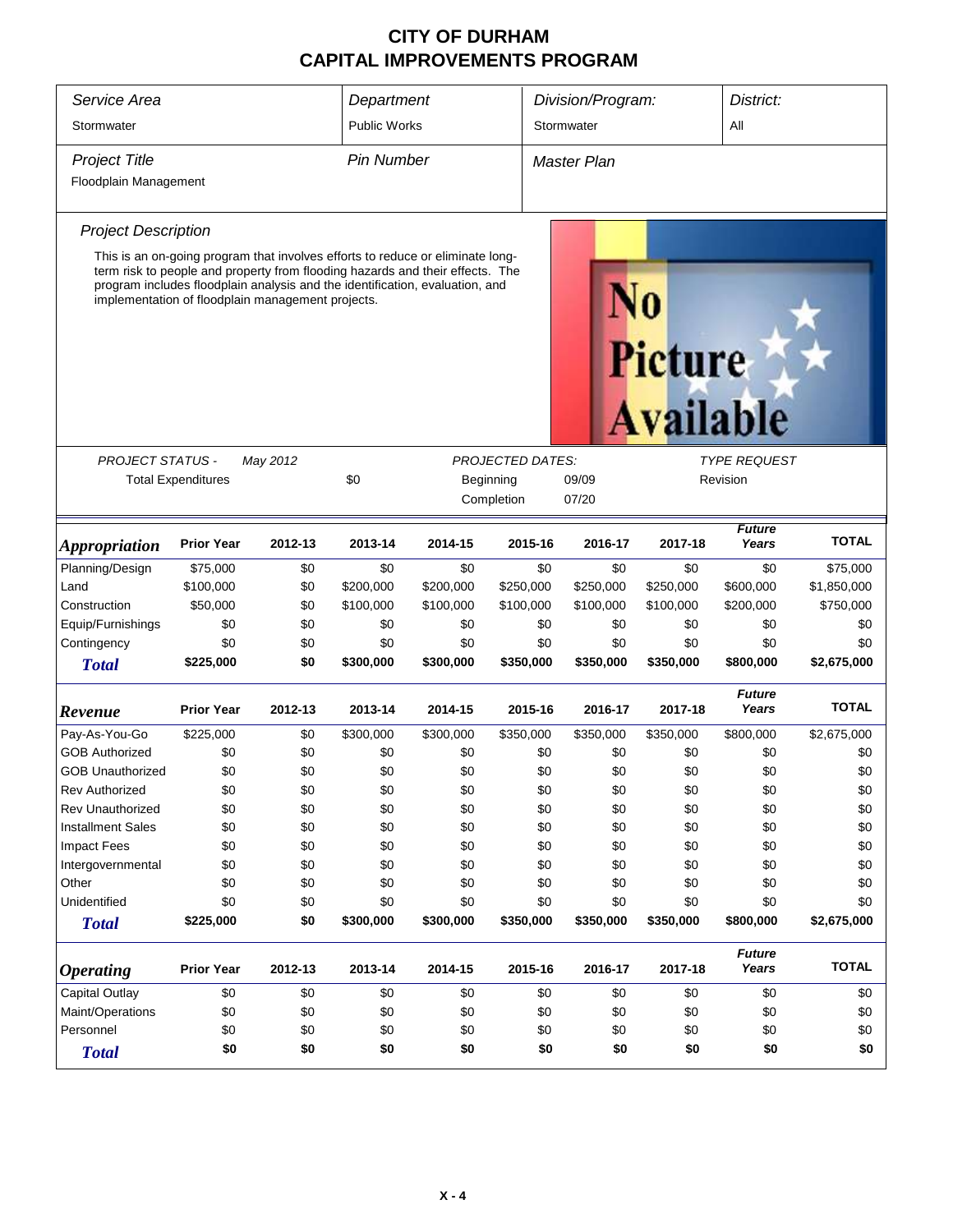| Service Area                                                                                                                                                                                                   |                           |                                                                          |                     |           |                         |                                |           |                        |              |  |  |  |
|----------------------------------------------------------------------------------------------------------------------------------------------------------------------------------------------------------------|---------------------------|--------------------------------------------------------------------------|---------------------|-----------|-------------------------|--------------------------------|-----------|------------------------|--------------|--|--|--|
|                                                                                                                                                                                                                |                           |                                                                          | Department          |           |                         | Division/Program:<br>District: |           |                        |              |  |  |  |
| Stormwater                                                                                                                                                                                                     |                           |                                                                          | <b>Public Works</b> |           |                         | Stormwater<br>ΑIΙ              |           |                        |              |  |  |  |
| <b>Project Title</b>                                                                                                                                                                                           |                           |                                                                          | <b>Pin Number</b>   |           |                         | <b>Master Plan</b>             |           |                        |              |  |  |  |
| Major Stormwater Infrastructure & BMP<br>Improvements                                                                                                                                                          |                           |                                                                          |                     |           |                         |                                |           |                        |              |  |  |  |
| <b>Bi A</b><br><b>Project Description</b>                                                                                                                                                                      |                           |                                                                          |                     |           |                         |                                |           |                        |              |  |  |  |
|                                                                                                                                                                                                                |                           | This project funds repair, improvements or analysis of watersheds, major |                     |           |                         |                                |           |                        |              |  |  |  |
| drainage systems or BMP systems that involve private or public property and<br>require extensive analysis, design, permit approvals or monitoring. Projects<br>are identified and managed by Stormwater staff. |                           |                                                                          |                     |           |                         |                                |           |                        |              |  |  |  |
|                                                                                                                                                                                                                |                           |                                                                          |                     |           |                         |                                |           |                        |              |  |  |  |
|                                                                                                                                                                                                                |                           |                                                                          |                     |           |                         |                                |           |                        |              |  |  |  |
|                                                                                                                                                                                                                |                           |                                                                          |                     |           |                         |                                |           |                        |              |  |  |  |
|                                                                                                                                                                                                                |                           |                                                                          |                     |           |                         |                                |           |                        |              |  |  |  |
| <b>PROJECT STATUS -</b>                                                                                                                                                                                        |                           | May 2012                                                                 |                     |           | <b>PROJECTED DATES:</b> |                                |           | <b>TYPE REQUEST</b>    |              |  |  |  |
|                                                                                                                                                                                                                | <b>Total Expenditures</b> | \$2,059,754                                                              |                     |           | Beginning               | 09/09                          |           | Revision               |              |  |  |  |
|                                                                                                                                                                                                                |                           |                                                                          |                     |           | Completion              | 07/20                          |           |                        |              |  |  |  |
|                                                                                                                                                                                                                |                           |                                                                          |                     |           |                         |                                |           | <b>Future</b>          |              |  |  |  |
| <i><b>Appropriation</b></i>                                                                                                                                                                                    | <b>Prior Year</b>         | 2012-13                                                                  | 2013-14             | 2014-15   | 2015-16                 | 2016-17                        | 2017-18   | Years                  | <b>TOTAL</b> |  |  |  |
| Planning/Design                                                                                                                                                                                                | \$625,000                 | \$0                                                                      | \$0                 | \$0       | \$0                     | \$0                            | \$0       | \$0                    | \$625,000    |  |  |  |
| Construction                                                                                                                                                                                                   | \$3,275,000               | \$589,000                                                                | \$600,000           | \$650,000 | \$650,000               | \$700,000                      | \$700,000 | \$1,500,000            | \$8,664,000  |  |  |  |
| Equip/Furnishings                                                                                                                                                                                              | \$150,000                 | \$0                                                                      | \$0                 | \$0       | \$0                     | \$0                            | \$0       | \$0                    | \$150,000    |  |  |  |
| Contingency                                                                                                                                                                                                    | \$150,000                 | \$0                                                                      | \$0                 | \$0       | \$0                     | \$0                            | \$0       | \$0                    | \$150,000    |  |  |  |
| <b>Total</b>                                                                                                                                                                                                   | \$4,200,000               | \$589,000                                                                | \$600,000           | \$650,000 | \$650,000               | \$700,000                      | \$700,000 | \$1,500,000            | \$9,589,000  |  |  |  |
| Revenue                                                                                                                                                                                                        | <b>Prior Year</b>         | 2012-13                                                                  | 2013-14             | 2014-15   | 2015-16                 | 2016-17                        | 2017-18   | <b>Future</b><br>Years | <b>TOTAL</b> |  |  |  |
| Pay-As-You-Go                                                                                                                                                                                                  | \$4,200,000               | \$589,000                                                                | \$600,000           | \$650,000 | \$650,000               | \$700,000                      | \$700,000 | \$1,500,000            | \$9,589,000  |  |  |  |
| <b>GOB Authorized</b>                                                                                                                                                                                          | \$0                       | \$0                                                                      | \$0                 | \$0       | \$0                     | \$0                            | \$0       | \$0                    | \$0          |  |  |  |
| <b>GOB Unauthorized</b>                                                                                                                                                                                        | \$0                       | \$0                                                                      | \$0                 | \$0       | \$0                     | \$0                            | \$0       | \$0                    | \$0          |  |  |  |
| Rev Authorized                                                                                                                                                                                                 | \$0                       | \$0                                                                      | \$0                 | \$0       | \$0                     | \$0                            | \$0       | \$0                    | \$0          |  |  |  |
| Rev Unauthorized                                                                                                                                                                                               | \$0                       | \$0                                                                      | \$0                 | \$0       | \$0                     | \$0                            | \$0       | \$0                    | \$0          |  |  |  |
| <b>Installment Sales</b>                                                                                                                                                                                       | \$0                       | \$0                                                                      | \$0                 | \$0       | \$0                     | \$0                            | \$0       | \$0                    | \$0          |  |  |  |
| <b>Impact Fees</b>                                                                                                                                                                                             | \$0                       | \$0                                                                      | \$0                 | \$0       | \$0                     | \$0                            | \$0       | \$0                    | \$0          |  |  |  |
| Intergovernmental                                                                                                                                                                                              | \$0                       | \$0                                                                      | \$0                 | \$0       | \$0                     | \$0                            | \$0       | \$0                    | \$0          |  |  |  |
| Other                                                                                                                                                                                                          | \$0                       | \$0                                                                      | \$0                 | \$0       | \$0                     | \$0                            | \$0       | \$0                    | \$0          |  |  |  |
| Unidentified                                                                                                                                                                                                   | \$0                       | \$0                                                                      | \$0                 | \$0       | \$0                     | \$0                            | \$0       | \$0                    | \$0          |  |  |  |
| <b>Total</b>                                                                                                                                                                                                   | \$4,200,000               | \$589,000                                                                | \$600,000           | \$650,000 | \$650,000               | \$700,000                      | \$700,000 | \$1,500,000            | \$9,589,000  |  |  |  |
| <b>Operating</b>                                                                                                                                                                                               | <b>Prior Year</b>         | 2012-13                                                                  | 2013-14             | 2014-15   | 2015-16                 | 2016-17                        | 2017-18   | <b>Future</b><br>Years | <b>TOTAL</b> |  |  |  |
| <b>Capital Outlay</b>                                                                                                                                                                                          | \$0                       | \$0                                                                      | \$0                 | \$0       | \$0                     | \$0                            | \$0       | \$0                    | \$0          |  |  |  |
| Maint/Operations                                                                                                                                                                                               | \$0                       | \$0                                                                      | \$0                 | \$0       | \$0                     | \$0                            | \$0       | \$0                    | \$0          |  |  |  |
| Personnel                                                                                                                                                                                                      | \$0                       | \$0                                                                      | \$0                 | \$0       | \$0                     | \$0                            | \$0       | \$0                    | \$0          |  |  |  |
| <b>Total</b>                                                                                                                                                                                                   | \$0                       | \$0                                                                      | \$0                 | \$0       | \$0                     | \$0                            | \$0       | \$0                    | \$0          |  |  |  |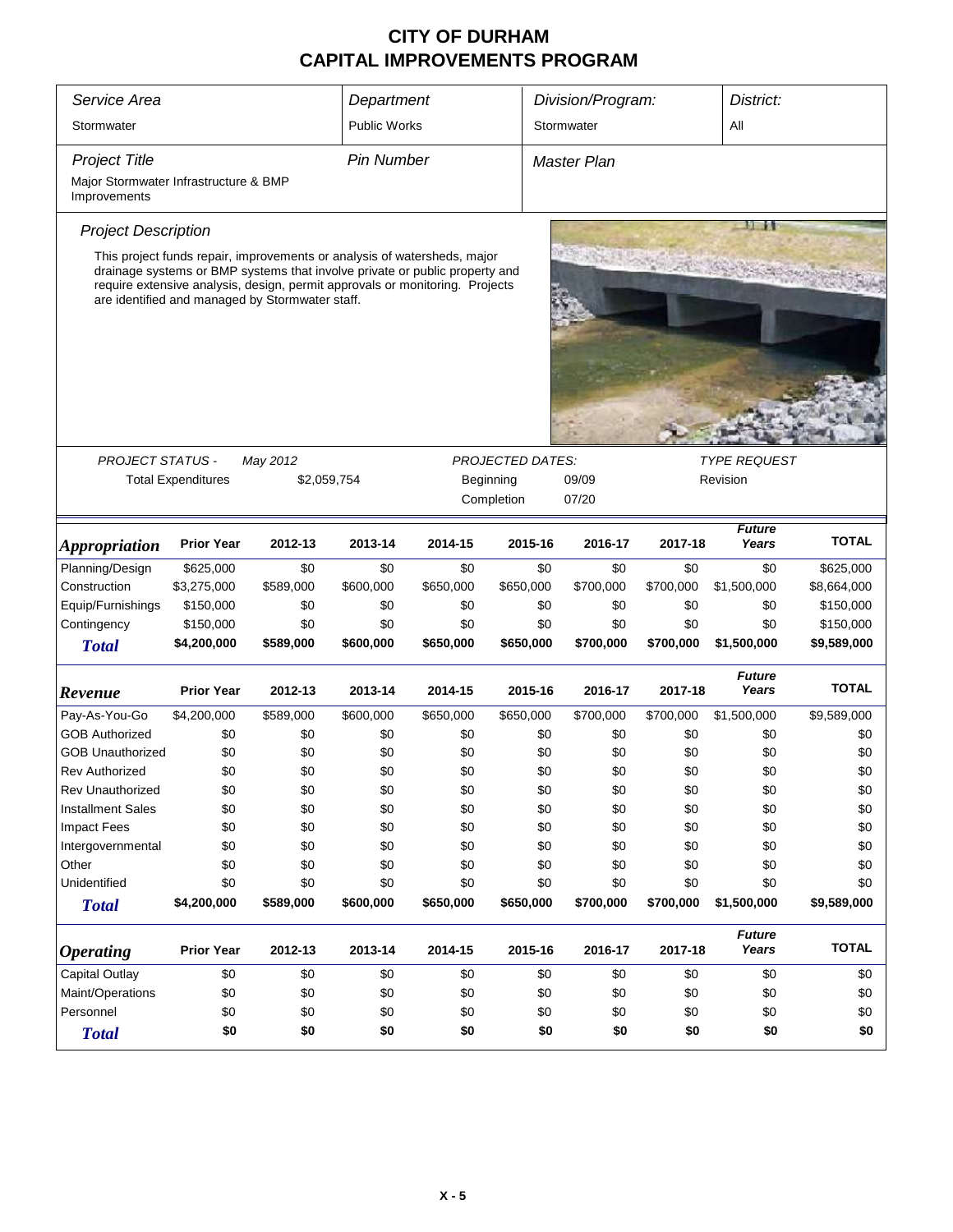| Service Area                       |                           |                                                                                                                                                       | Department          |           |                         | Division/Program:<br>District: |           |                        |              |  |  |
|------------------------------------|---------------------------|-------------------------------------------------------------------------------------------------------------------------------------------------------|---------------------|-----------|-------------------------|--------------------------------|-----------|------------------------|--------------|--|--|
| Stormwater                         |                           |                                                                                                                                                       | <b>Public Works</b> |           |                         | All<br>Stormwater              |           |                        |              |  |  |
| <b>Project Title</b>               |                           |                                                                                                                                                       | <b>Pin Number</b>   |           |                         | <b>Master Plan</b>             |           |                        |              |  |  |
| Private Property Drainage Projects |                           |                                                                                                                                                       |                     |           |                         |                                |           |                        |              |  |  |
| <b>Project Description</b>         |                           |                                                                                                                                                       |                     |           |                         |                                |           |                        |              |  |  |
|                                    |                           | This project funds drainage improvement projects citywide on private property.                                                                        |                     |           |                         |                                |           |                        |              |  |  |
| ongoing annual activity.           |                           | Projects are identified by Stormwater staff through requests from property<br>owners and are ranked and constructed according to severity. This is an |                     |           |                         |                                |           |                        |              |  |  |
|                                    |                           |                                                                                                                                                       |                     |           |                         |                                |           |                        |              |  |  |
|                                    |                           |                                                                                                                                                       |                     |           |                         |                                |           |                        |              |  |  |
|                                    |                           |                                                                                                                                                       |                     |           |                         |                                |           |                        |              |  |  |
|                                    |                           |                                                                                                                                                       |                     |           |                         |                                |           |                        |              |  |  |
|                                    |                           |                                                                                                                                                       |                     |           |                         |                                |           |                        |              |  |  |
| <b>PROJECT STATUS -</b>            |                           | May 2012                                                                                                                                              |                     |           | <b>PROJECTED DATES:</b> |                                |           | <b>TYPE REQUEST</b>    |              |  |  |
|                                    | <b>Total Expenditures</b> | \$3,681,973                                                                                                                                           |                     |           | Beginning               | 07/04                          |           | Revision               |              |  |  |
|                                    |                           |                                                                                                                                                       |                     |           | Completion              | 07/20                          |           |                        |              |  |  |
| <i><b>Appropriation</b></i>        | <b>Prior Year</b>         | 2012-13                                                                                                                                               | 2013-14             | 2014-15   | 2015-16                 | 2016-17                        | 2017-18   | <b>Future</b><br>Years | <b>TOTAL</b> |  |  |
| Planning/Design                    | \$100,000                 | \$0                                                                                                                                                   | \$0                 | \$0       | \$0                     | \$0                            | \$0       | \$0                    | \$100,000    |  |  |
| Construction                       | \$4,063,370               | \$282,000                                                                                                                                             | \$200,000           | \$200,000 | \$200,000               | \$200,000                      | \$200,000 | \$200,000              | \$5,545,370  |  |  |
| <b>Total</b>                       | \$4,163,370               | \$282,000                                                                                                                                             | \$200,000           | \$200,000 | \$200,000               | \$200,000                      | \$200,000 | \$200,000              | \$5,645,370  |  |  |
| Revenue                            | <b>Prior Year</b>         | 2012-13                                                                                                                                               | 2013-14             | 2014-15   | 2015-16                 | 2016-17                        | 2017-18   | <b>Future</b><br>Years | <b>TOTAL</b> |  |  |
| Pay-As-You-Go                      | \$1,925,000               | \$282,000                                                                                                                                             | \$200,000           | \$200,000 | \$200,000               | \$200,000                      | \$200,000 | \$200,000              | \$3,407,000  |  |  |
| <b>GOB Authorized</b>              | \$0                       | \$0                                                                                                                                                   | \$0                 | \$0       | \$0                     | \$0                            | \$0       | \$0                    | \$0          |  |  |
| <b>GOB Unauthorized</b>            | \$0                       | \$0                                                                                                                                                   | \$0                 | \$0       | \$0                     | \$0                            | \$0       | \$0                    | \$0          |  |  |
| <b>Rev Authorized</b>              | \$0                       | \$0                                                                                                                                                   | \$0                 | \$0       | \$0                     | \$0                            | \$0       | \$0                    | \$0          |  |  |
| <b>Rev Unauthorized</b>            | \$0                       | \$0                                                                                                                                                   | \$0                 | \$0       | \$0                     | \$0                            | \$0       | \$0                    | \$0          |  |  |
| <b>Installment Sales</b>           | \$0                       | \$0                                                                                                                                                   | \$0                 | \$0       | \$0                     | \$0                            | \$0       | \$0                    | \$0          |  |  |
| Impact Fees                        | \$0                       | \$0                                                                                                                                                   | \$0                 | \$0       | \$0                     | \$0                            | \$0       | \$0                    | \$0          |  |  |
| Intergovernmental                  | \$2,238,370               | \$0                                                                                                                                                   | \$0                 | \$0       | \$0                     | \$0                            | \$0       | \$0                    | \$2,238,370  |  |  |
| Other                              | \$0                       | \$0                                                                                                                                                   | \$0                 | \$0       | \$0                     | \$0                            | \$0       | \$0                    | \$0          |  |  |
| Unidentified                       | \$0                       | \$0                                                                                                                                                   | \$0                 | \$0       | \$0                     | \$0                            | \$0       | \$0                    | \$0          |  |  |
| <b>Total</b>                       | \$4,163,370               | \$282,000                                                                                                                                             | \$200,000           | \$200,000 | \$200,000               | \$200,000                      | \$200,000 | \$200,000              | \$5,645,370  |  |  |
| <b>Operating</b>                   | <b>Prior Year</b>         | 2012-13                                                                                                                                               | 2013-14             | 2014-15   | 2015-16                 | 2016-17                        | 2017-18   | <b>Future</b><br>Years | <b>TOTAL</b> |  |  |
| <b>Capital Outlay</b>              | \$0                       | \$0                                                                                                                                                   | \$0                 | \$0       | \$0                     | \$0                            | \$0       | \$0                    | \$0          |  |  |
| Maint/Operations                   | \$0                       | \$0                                                                                                                                                   | \$0                 | \$0       | \$0                     | \$0                            | \$0       | \$0                    | \$0          |  |  |
| Personnel                          | \$0                       | \$0                                                                                                                                                   | \$0                 | \$0       | \$0                     | \$0                            | \$0       | \$0                    | \$0          |  |  |
| <b>Total</b>                       | \$0                       | \$0                                                                                                                                                   | \$0                 | \$0       | \$0                     | \$0                            | \$0       | \$0                    | \$0          |  |  |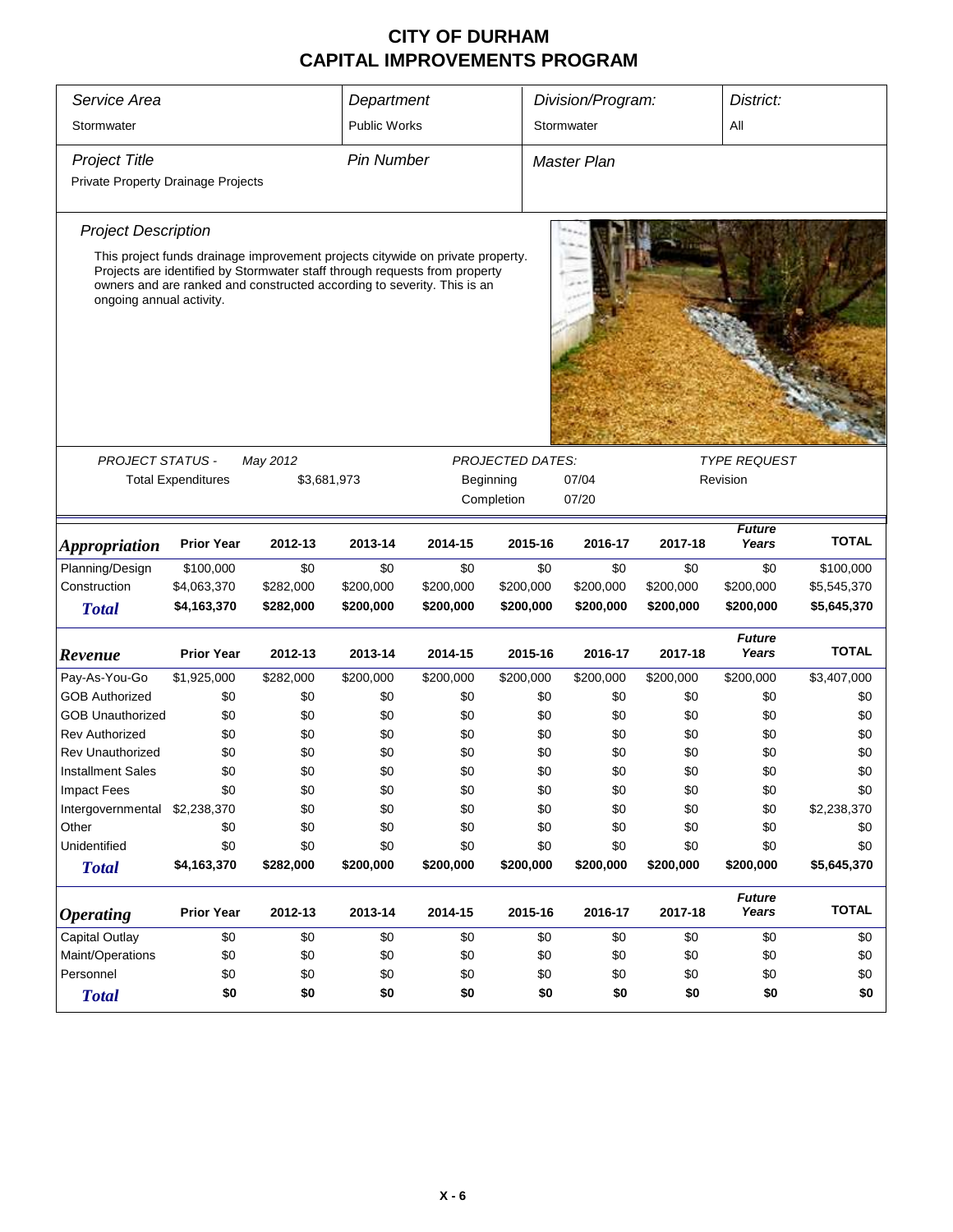| Service Area<br>Stormwater       |                           |                                                                              | Department<br>Fleet |           |                         | Division/Program: |         | District:<br>All       |              |
|----------------------------------|---------------------------|------------------------------------------------------------------------------|---------------------|-----------|-------------------------|-------------------|---------|------------------------|--------------|
| <b>Project Title</b>             |                           |                                                                              | <b>Pin Number</b>   |           |                         | Master Plan       |         |                        |              |
| <b>Stormwater Fleet Vehicles</b> |                           |                                                                              |                     |           |                         |                   |         |                        |              |
| <b>Project Description</b>       |                           |                                                                              |                     |           |                         |                   |         |                        |              |
|                                  |                           | This project is for the financing of fleet vehicles for the Stormwater Fund. |                     |           |                         |                   |         |                        |              |
|                                  |                           |                                                                              |                     |           |                         |                   |         |                        |              |
| PROJECT STATUS -                 |                           | May 2012                                                                     |                     |           | <b>PROJECTED DATES:</b> |                   |         | <b>TYPE REQUEST</b>    |              |
|                                  | <b>Total Expenditures</b> | \$477,851                                                                    |                     | Beginning |                         | 10/11             |         | Continuation           |              |
|                                  |                           |                                                                              |                     |           | Completion              | 03/24             |         |                        |              |
| <b>Appropriation</b>             | <b>Prior Year</b>         | 2012-13                                                                      | 2013-14             | 2014-15   | 2015-16                 | 2016-17           | 2017-18 | <b>Future</b><br>Years | <b>TOTAL</b> |
| Planning/Design                  | \$0                       | \$0                                                                          | \$0                 | \$0       | \$0                     | \$0               | \$0     | \$0                    | \$0          |
| Land                             | \$0                       | \$0                                                                          | \$0                 | \$0       | \$0                     | \$0               | \$0     | \$0                    | \$0          |
| Construction                     | \$490,543                 | \$1,533,682                                                                  | \$0                 | \$0       | \$0                     | \$0               | \$0     | \$0                    | \$2,024,225  |
| Equip/Furnishings                | \$0                       | \$0                                                                          | \$0                 | \$0       | \$0                     | \$0               | \$0     | \$0                    | \$0          |
| Contingency                      | \$0                       | \$0                                                                          | \$0                 | \$0       | \$0                     | \$0               | \$0     | \$0                    | \$0          |
| <b>Total</b>                     | \$490,543                 | \$1,533,682                                                                  | \$0                 | \$0       | \$0                     | \$0               | \$0     | \$0                    | \$2,024,225  |
| Revenue                          | <b>Prior Year</b>         | 2012-13                                                                      | 2013-14             | 2014-15   | 2015-16                 | 2016-17           | 2017-18 | <b>Future</b><br>Years | <b>TOTAL</b> |
| Pay-As-You-Go                    | \$0                       | \$1,533,682                                                                  | \$0                 | \$0       | \$0                     | \$0               | \$0     | \$0                    | \$1,533,682  |
| <b>GOB Authorized</b>            | \$0                       | \$0                                                                          | \$0                 | \$0       | \$0                     | \$0               | \$0     | \$0                    | \$0          |
| <b>GOB Unauthorized</b>          | \$0                       | \$0                                                                          | \$0                 | \$0       | \$0                     | \$0               | \$0     | \$0                    | \$0          |
| <b>Rev Authorized</b>            | \$0                       | \$0                                                                          | \$0                 | \$0       | \$0                     | \$0               | \$0     | \$0                    | \$0          |
| <b>Rev Unauthorized</b>          | \$0                       | \$0                                                                          | \$0                 | \$0       | \$0                     | \$0               | \$0     | \$0                    | \$0          |
| <b>Installment Sales</b>         | \$0                       | \$0                                                                          | \$0                 | \$0       | \$0                     | \$0               | \$0     | \$0                    | \$0          |
| <b>Impact Fees</b>               | \$0                       | \$0                                                                          | \$0                 | \$0       | \$0                     | \$0               | \$0     | \$0                    | \$0          |
| Intergovernmental                | \$0                       | \$0                                                                          | \$0                 | \$0       | \$0                     | \$0               | \$0     | \$0                    | \$0          |
| Other                            | \$490,543                 | \$0                                                                          | \$0                 | \$0       | \$0                     | \$0               | \$0     | \$0                    | \$490,543    |
| Unidentified                     | \$0                       | \$0                                                                          | \$0                 | \$0       | \$0                     | \$0               | \$0     | \$0                    | \$0          |
| <b>Total</b>                     | \$490,543                 | \$1,533,682                                                                  | \$0                 | \$0       | \$0                     | \$0               | \$0     | \$0                    | \$2,024,225  |
| <b>Operating</b>                 | <b>Prior Year</b>         | 2012-13                                                                      | 2013-14             | 2014-15   | 2015-16                 | 2016-17           | 2017-18 | <b>Future</b><br>Years | <b>TOTAL</b> |
| Capital Outlay                   | \$0                       | \$0                                                                          | \$0                 | \$0       | \$0                     | \$0               | \$0     | \$0                    | \$0          |
| Maint/Operations                 | \$0                       | \$0                                                                          | \$0                 | \$0       | \$0                     | \$0               | \$0     | \$0                    | \$0          |
| Personnel                        | \$0                       | \$0                                                                          | \$0                 | \$0       | \$0                     | \$0               | \$0     | \$0                    | \$0          |
| <b>Total</b>                     | \$0                       | \$0                                                                          | \$0                 | \$0       | \$0                     | \$0               | \$0     | \$0                    | \$0          |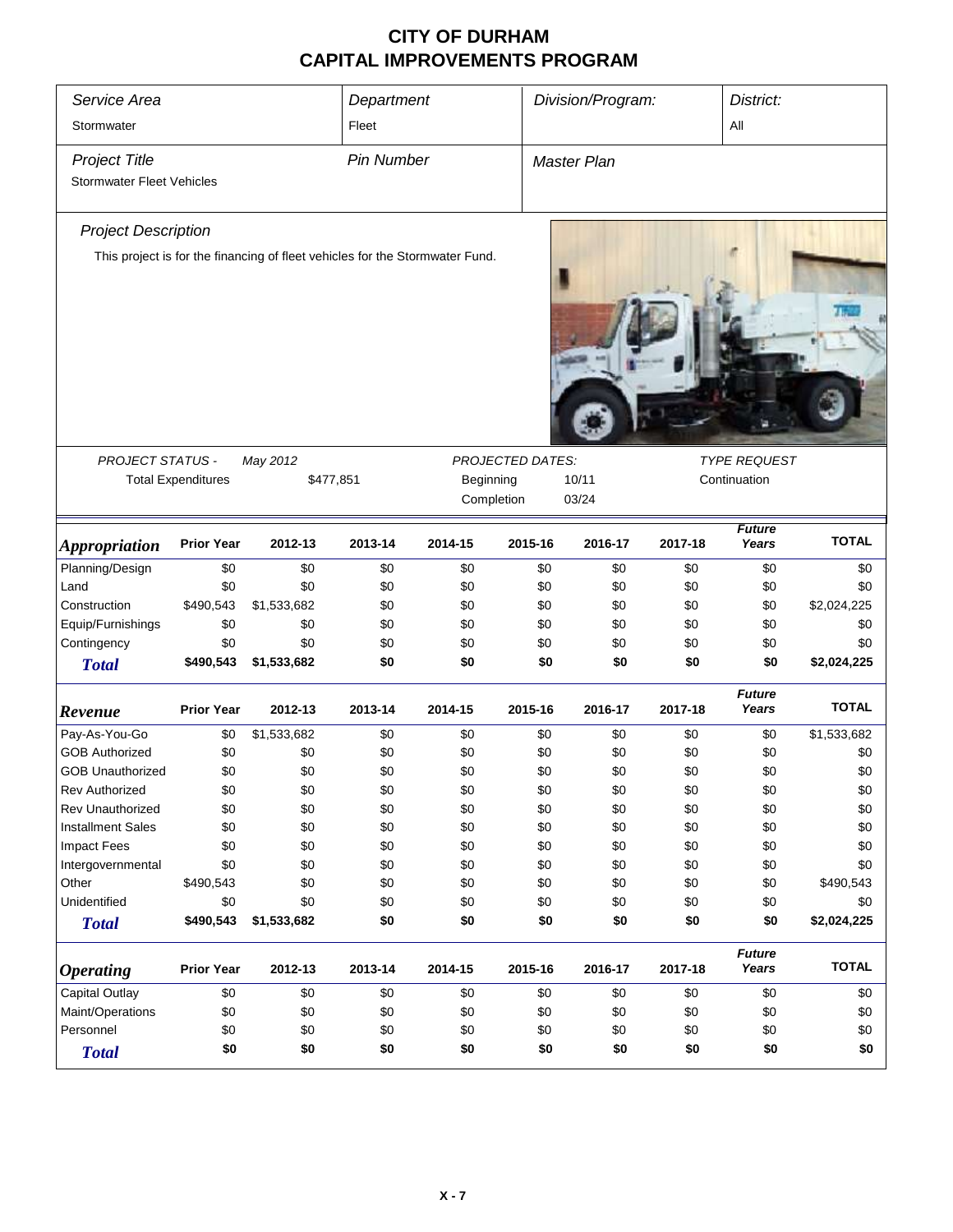| Service Area                                                                                                                                                                                                                                             |                           |             | Department          |             |                         | Division/Program:  |                         | District:              |              |  |  |  |  |
|----------------------------------------------------------------------------------------------------------------------------------------------------------------------------------------------------------------------------------------------------------|---------------------------|-------------|---------------------|-------------|-------------------------|--------------------|-------------------------|------------------------|--------------|--|--|--|--|
| Stormwater                                                                                                                                                                                                                                               |                           |             | <b>Public Works</b> |             |                         | Stormwater         |                         | All                    |              |  |  |  |  |
| <b>Project Title</b>                                                                                                                                                                                                                                     |                           |             | <b>Pin Number</b>   |             |                         | <b>Master Plan</b> |                         |                        |              |  |  |  |  |
| <b>Stormwater Retrofitting</b>                                                                                                                                                                                                                           |                           |             |                     |             |                         |                    |                         |                        |              |  |  |  |  |
|                                                                                                                                                                                                                                                          |                           |             |                     |             |                         |                    |                         |                        |              |  |  |  |  |
| <b>Project Description</b>                                                                                                                                                                                                                               |                           |             |                     |             |                         |                    |                         |                        |              |  |  |  |  |
| This project funds professional service and construction contracts for planning,<br>design, permitting, construction drawings and the construction of stormwater<br>retrofit projects to comply with NPDES permit requirements and state<br>regulations. |                           |             |                     |             |                         |                    |                         |                        |              |  |  |  |  |
|                                                                                                                                                                                                                                                          |                           |             |                     |             |                         |                    |                         |                        |              |  |  |  |  |
|                                                                                                                                                                                                                                                          |                           |             |                     |             |                         |                    |                         |                        |              |  |  |  |  |
|                                                                                                                                                                                                                                                          |                           |             |                     |             |                         |                    |                         |                        |              |  |  |  |  |
|                                                                                                                                                                                                                                                          |                           |             |                     |             |                         |                    |                         |                        |              |  |  |  |  |
|                                                                                                                                                                                                                                                          |                           |             |                     |             |                         |                    |                         |                        |              |  |  |  |  |
|                                                                                                                                                                                                                                                          |                           |             |                     |             |                         |                    |                         |                        |              |  |  |  |  |
| <b>PROJECT STATUS -</b>                                                                                                                                                                                                                                  |                           | May 2012    |                     |             | <b>PROJECTED DATES:</b> |                    |                         | <b>TYPE REQUEST</b>    |              |  |  |  |  |
|                                                                                                                                                                                                                                                          | <b>Total Expenditures</b> |             | \$0                 |             | Beginning               | 07/12              |                         | New                    |              |  |  |  |  |
|                                                                                                                                                                                                                                                          |                           |             |                     |             | Completion              | 07/20              |                         |                        |              |  |  |  |  |
| <i><b>Appropriation</b></i>                                                                                                                                                                                                                              | <b>Prior Year</b>         | 2012-13     | 2013-14             | 2014-15     | 2015-16                 | 2016-17            | 2017-18                 | <b>Future</b><br>Years | <b>TOTAL</b> |  |  |  |  |
| Planning/Design                                                                                                                                                                                                                                          | \$0                       | \$250,000   | \$100,000           | \$100,000   | \$100,000               | \$100,000          | \$100,000               | \$200,000              | \$950,000    |  |  |  |  |
| Land                                                                                                                                                                                                                                                     | \$0                       | \$300,000   | \$100,000           | \$100,000   | \$100,000               | \$100,000          | \$100,000               | \$200,000              | \$1,000,000  |  |  |  |  |
| Construction                                                                                                                                                                                                                                             | \$0                       | \$557,000   | \$3,000,000         | \$1,750,000 | \$2,000,000             | \$2,250,000        | \$2,500,000             | \$5,000,000            | 17,057,000   |  |  |  |  |
| Equip/Furnishings                                                                                                                                                                                                                                        | \$0                       | \$0         | \$0                 | \$0         | \$0                     | \$0                | \$0                     | \$0                    | \$0          |  |  |  |  |
| Contingency                                                                                                                                                                                                                                              | \$0                       | \$0         | \$0                 | \$0         | \$0                     | \$0                | \$0                     | \$0                    | \$0          |  |  |  |  |
| <b>Total</b>                                                                                                                                                                                                                                             | \$0                       | \$1,107,000 | \$3,200,000         | \$1,950,000 | \$2,200,000             |                    | \$2,450,000 \$2,700,000 | \$5,400,000            | \$19,007,000 |  |  |  |  |
| Revenue                                                                                                                                                                                                                                                  | <b>Prior Year</b>         | 2012-13     | 2013-14             | 2014-15     | 2015-16                 | 2016-17            | 2017-18                 | <b>Future</b><br>Years | <b>TOTAL</b> |  |  |  |  |
| Pay-As-You-Go                                                                                                                                                                                                                                            | \$0                       | \$1,107,000 | \$3,200,000         | \$1,950,000 | \$2,200,000             |                    | \$2,450,000 \$2,700,000 | \$5,400,000            | 19,007,000   |  |  |  |  |
| <b>GOB Authorized</b>                                                                                                                                                                                                                                    | \$0                       | \$0         | \$0                 | \$0         | \$0                     | \$0                | \$0                     | \$0                    | \$0          |  |  |  |  |
| <b>GOB Unauthorized</b>                                                                                                                                                                                                                                  | \$0                       | \$0         | \$0                 | \$0         | \$0                     | \$0                | \$0                     | \$0                    | \$0          |  |  |  |  |
| Rev Authorized                                                                                                                                                                                                                                           | \$0                       | \$0         | \$0                 | \$0         | \$0                     | \$0                | \$0                     | \$0                    | \$0          |  |  |  |  |
| Rev Unauthorized                                                                                                                                                                                                                                         | \$0                       | \$0         | \$0                 | \$0         | \$0                     | \$0                | \$0                     | \$0                    | \$0          |  |  |  |  |
| <b>Installment Sales</b>                                                                                                                                                                                                                                 | \$0                       | \$0         | \$0                 | \$0         | \$0                     | \$0                | \$0                     | \$0                    | \$0          |  |  |  |  |
| <b>Impact Fees</b>                                                                                                                                                                                                                                       | \$0                       | \$0         | \$0                 | \$0         | \$0                     | \$0                | \$0                     | \$0                    | \$0          |  |  |  |  |
| Intergovernmental                                                                                                                                                                                                                                        | \$0                       | \$0         | \$0                 | \$0         | \$0                     | \$0                | \$0                     | \$0                    | \$0          |  |  |  |  |
| Other                                                                                                                                                                                                                                                    | \$0                       | \$0         | \$0                 | \$0         | \$0                     | \$0                | \$0                     | \$0                    | \$0          |  |  |  |  |
| Unidentified                                                                                                                                                                                                                                             | \$0                       | \$0         | \$0                 | \$0         | \$0                     | \$0                | \$0                     | \$0                    | \$0          |  |  |  |  |
| <b>Total</b>                                                                                                                                                                                                                                             | \$0                       | \$1,107,000 | \$3,200,000         | \$1,950,000 | \$2,200,000             |                    | \$2,450,000 \$2,700,000 | \$5,400,000            | \$19,007,000 |  |  |  |  |
| <b>Operating</b>                                                                                                                                                                                                                                         | <b>Prior Year</b>         | 2012-13     | 2013-14             | 2014-15     | 2015-16                 | 2016-17            | 2017-18                 | <b>Future</b><br>Years | <b>TOTAL</b> |  |  |  |  |
| <b>Capital Outlay</b>                                                                                                                                                                                                                                    | \$0                       | \$0         | \$0                 | \$0         | \$0                     | \$0                | \$0                     | \$0                    | \$0          |  |  |  |  |
| Maint/Operations                                                                                                                                                                                                                                         | \$0                       | \$0         | \$0                 | \$0         | \$0                     | \$0                | \$0                     | \$0                    | \$0          |  |  |  |  |
| Personnel                                                                                                                                                                                                                                                | \$0                       | \$0         | \$0                 | \$0         | \$0                     | \$0                | \$0                     | \$0                    | \$0          |  |  |  |  |
| <b>Total</b>                                                                                                                                                                                                                                             | \$0                       | \$0         | \$0                 | \$0         | \$0                     | \$0                | \$0                     | \$0                    | \$0          |  |  |  |  |